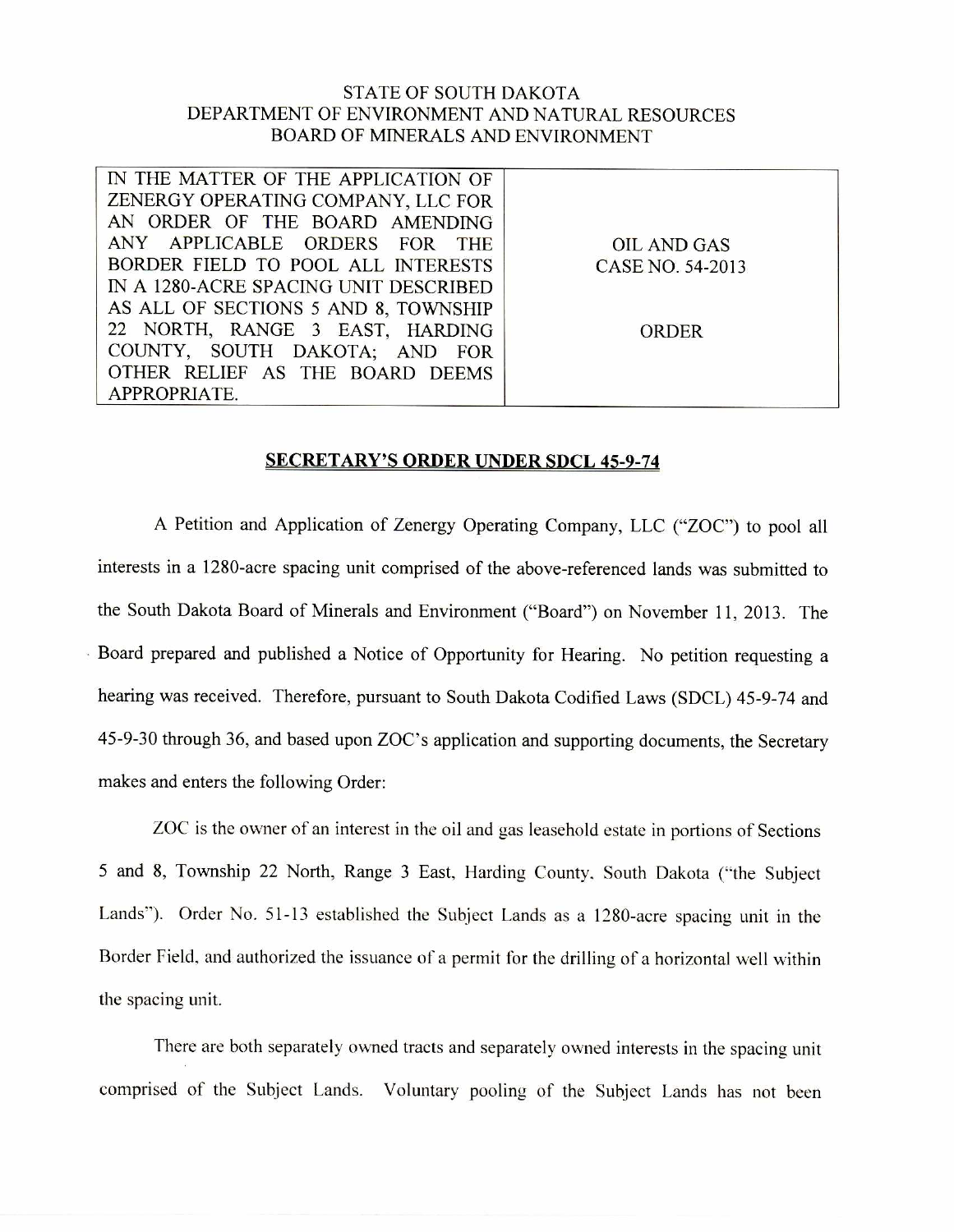accomplished.

Under the current case, ZOC has requested that the Board pool all interests in the aforementioned spacing unit, and that the Board authorize ZOC to drill, equip and operate the Lyle Federal 5B-6H horizontal well within said spacing unit.

In ZOC's opinion, pooling the Subject Lands will increase the ultimate recovery of the pool, prevent waste, prevent the drilling of unnecessary wells and protect correlative rights.

## **IT IS THEREFORE ORDERED**

A. Pooling of all interests in the 1280-acre spacing unit comprised of Sections 5 and 8, Township 22 North, Range 3 East, Harding County, South Dakota, is hereby granted for the Border Field. ZOC is hereby authorized to drill, equip and operate the Lyle Federal 5B-6H well.

B. All expenses incurred in drilling, equipping and operating the Lyle Federal 5B-611 well on the spacing unit, plus a reasonable charge for supervision and interest, and all production from the well, shall be allocated to the various tracts within the spacing unit on the basis of the ratio of the number of acres contained in each separately owned tract to the number of acres in the spacing unit.

C. Operations incident to the drilling of a well on any portion of the spacing unit shall be deemed for all purposes the conduct of such operation upon each separately owned tract in the spacing unit, and production allocated to each tract shall, when produced, be deemed for all purposes to have been produced from each tract by a well drilled thereon.

D. Any owner of mineral interests in the spacing unit may elect to participate in the risk and cost of the drilling and operation of the Lyle Federal 5B-6H well at any time prior to completion of the well upon the basis of full participation or upon terms and conditions mutually agreeable to ZOC and the mineral interest owner.

2